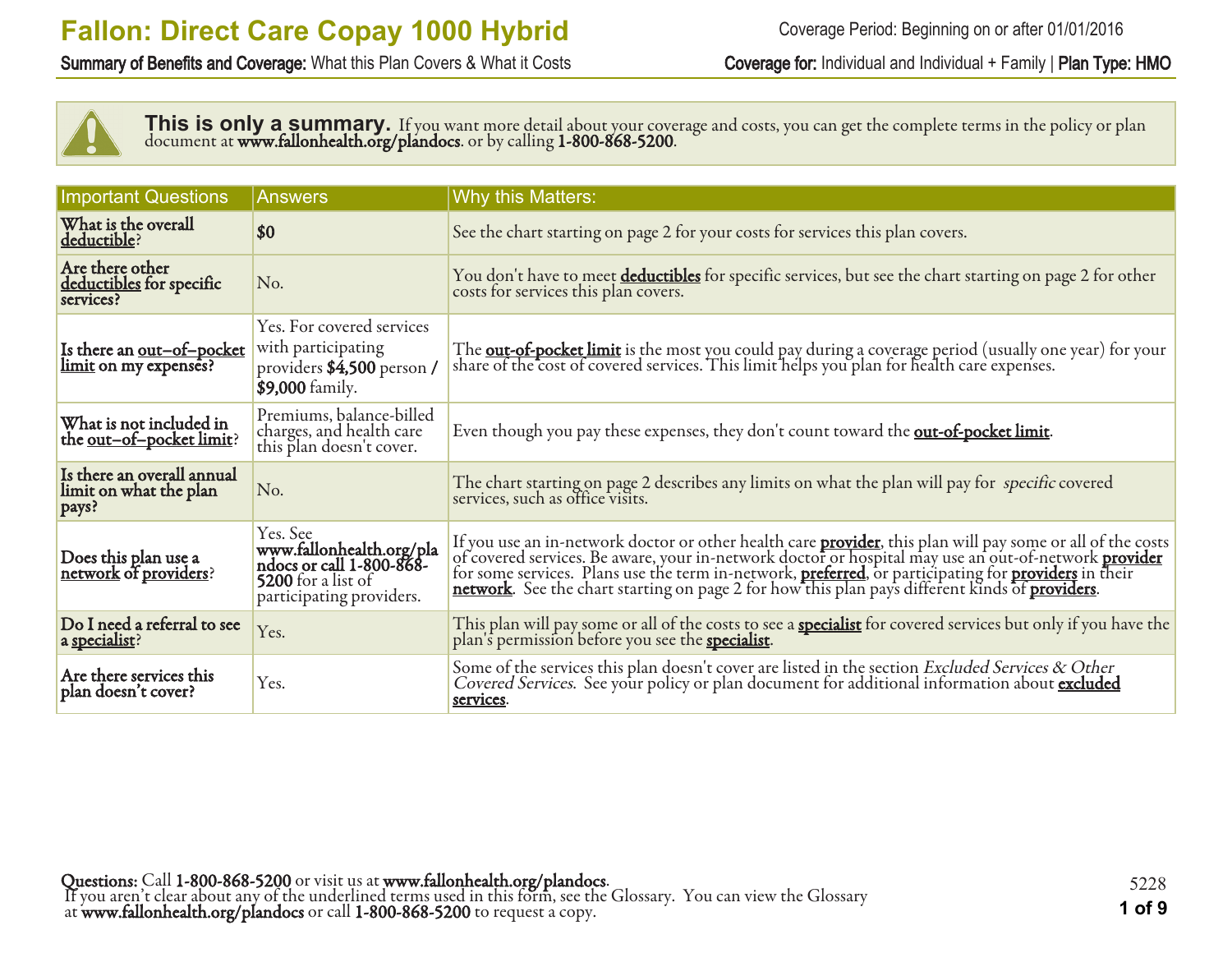Summary of Benefits and Coverage: What this Plan Covers & What it Costs Coverage for: Individual and Individual + Family | Plan Type: HMO

- Co-payments are fixed dollar amounts (for example, \$15) you pay for covered health care, usually when you receive the service.
- Co-insurance is your share of the costs of a covered service, calculated as a percent of the allowed amount for the service. For example, if the plan's <u>allowed amount</u> for an overnight hospital stay is \$1,000, your <u>co-insurance</u> payment of 20% would be \$200. This may change if you haven't met your <mark>deductible</mark>.
- The amount the plan pays for covered services is based on the **allowed amount**. If an out-of-network **provider** charges more than the **allowed amount**, you may have to pay the difference. For example, if an out-of-network hospital charges \$1,500 for an overnight stay and the <u>allowed amount</u> is \$1,000, you may have to pay the \$500 difference. (This is called <u>balance billing</u>.)
- This plan may encourage you to use in-network providers by charging you lower deductibles, co-payments and co-insurance amounts.

| <b>Common Medical</b><br><b>Event</b>                               | <b>Services You May Need</b>                        | Your Cost if<br>You Use an In-<br><b>Network</b><br><b>Provider</b>                                              | <b>Your Cost If</b><br><b>You Use an</b><br>Out-of-<br><b>Network</b><br><b>Provider</b> | <b>Limitations &amp; Exceptions</b>                                                                                                                                   |
|---------------------------------------------------------------------|-----------------------------------------------------|------------------------------------------------------------------------------------------------------------------|------------------------------------------------------------------------------------------|-----------------------------------------------------------------------------------------------------------------------------------------------------------------------|
|                                                                     | Primary care visit to treat an<br>injury or illness | \$5 co-pay/visit                                                                                                 | Not covered                                                                              |                                                                                                                                                                       |
|                                                                     | Specialist visit                                    | $$10$ co-pay/visit                                                                                               | Not covered                                                                              | Referral and preauthorization required for certain covered<br>services.                                                                                               |
| If you visit a health<br>care <u>provider's</u> office<br>or clinic | Other practitioner office visit                     | \$5 co-pay/visit<br>with your PCP<br>and certain other<br>providers; $$10$ co-<br>pay/visit with a<br>specialist | Not covered                                                                              | Chiropractic care limited to 12 visits per benefit period.<br>Referral and preauthorization required for certain covered<br>services.                                 |
|                                                                     | Preventive<br>care/screening/immunization           | No charge                                                                                                        | Not covered                                                                              |                                                                                                                                                                       |
|                                                                     | Diagnostic test (x-ray, blood<br>work)              | No charge                                                                                                        | Not covered                                                                              | ---None--------------------------<br>-------------------------------                                                                                                  |
| If you have a test                                                  | Imaging (CT/PET scans,<br>MRIs)                     | $$250$ co-pay/test                                                                                               | Not covered                                                                              | Limited to one payment per day when performed at the<br>same facility for the same diagnosis. Referral and<br>preauthorization required for certain covered services. |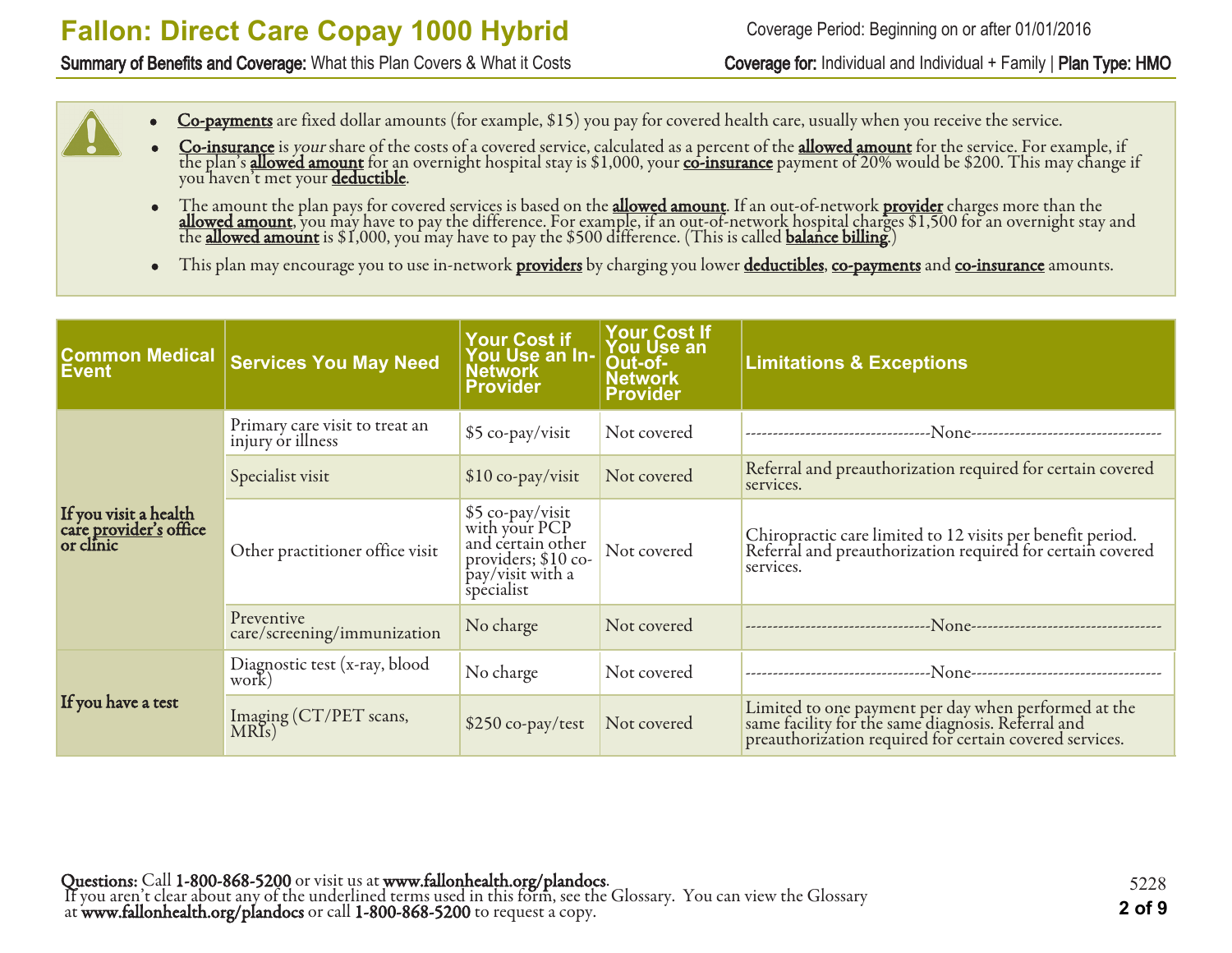Summary of Benefits and Coverage: What this Plan Covers & What it Costs Coverage for: Individual and Individual + Family | Plan Type: HMO

Coverage Period: Beginning on or after 01/01/2016

| <b>Common Medical</b><br><b>Event</b>                                                                      | <b>Services You May Need</b>                      | <b>Your Cost if</b><br>You Use an In-<br><b>Network</b><br><b>Provider</b>                                       | <b>Your Cost If</b><br><b>You Use an</b><br>Out-of-<br><b>Network</b><br><b>Provider</b> | <b>Limitations &amp; Exceptions</b>                                                                                                  |
|------------------------------------------------------------------------------------------------------------|---------------------------------------------------|------------------------------------------------------------------------------------------------------------------|------------------------------------------------------------------------------------------|--------------------------------------------------------------------------------------------------------------------------------------|
|                                                                                                            | Tier 1 plus Mail Order                            | \$1 copay<br>/prescription<br>(retail and<br>emergency); \$2<br>copay<br>/prescription<br>(mail order)           | $$1$ copay<br>/prescription<br>(emergency only)                                          | Retail covers up to a 30-day supply; Emergency services<br>covers up to a 14-day supply; Mail order covers up to a 90<br>day supply. |
| If you need drugs to<br>treat your illness or<br>condition                                                 | Tier 2 plus Mail Order                            | \$5 copay<br>/prescription<br>(retail and<br>emergency); \$10<br>copay<br>/prescription<br>(mail order)          | \$5 copay<br>/prescription<br>(emergency only)                                           | Retail covers up to a 30-day supply; Emergency services<br>covers up to a 14-day supply; Mail order covers up to a 90<br>day supply. |
| More information<br>about <b>prescription</b><br>drug coverage is<br>available at<br>www.fallonhealth.org. | Tier 3 plus Mail Order                            | \$30 copay<br>/prescription<br>(retail and<br>emergency); \$60<br>copay<br>/prescription<br>(mail order)         | \$30 copay<br>/prescription<br>(êmergency only)                                          | Retail covers up to a 30-day supply; Emergency services<br>covers up to a 14-day supply; Mail order covers up to a 90<br>day supply. |
|                                                                                                            | Tier 4 plus Mail Order                            | 50% coinsurance<br>(retail and<br>emergency) (\$400<br>max); 50%<br>coinsurance (mail<br>order) (\$1,200<br>max) | 50% coinsurance<br>(emergency only)<br>$(\$400\text{ max})$                              | Retail covers up to a 30-day supply; Emergency services<br>covers up to a 14-day supply; Mail order covers up to a 90<br>day supply. |
| If you have outpatient                                                                                     | Facility fee (e.g., ambulatory<br>surgery center. | $$500 co-$<br>pay/surgery                                                                                        | Not covered                                                                              | Referral and preauthorization required for certain covered<br>services.                                                              |
| surgery                                                                                                    | Physician/surgeon fees                            | No charge                                                                                                        | Not covered                                                                              | Referral and preauthorization required for certain covered<br>services.                                                              |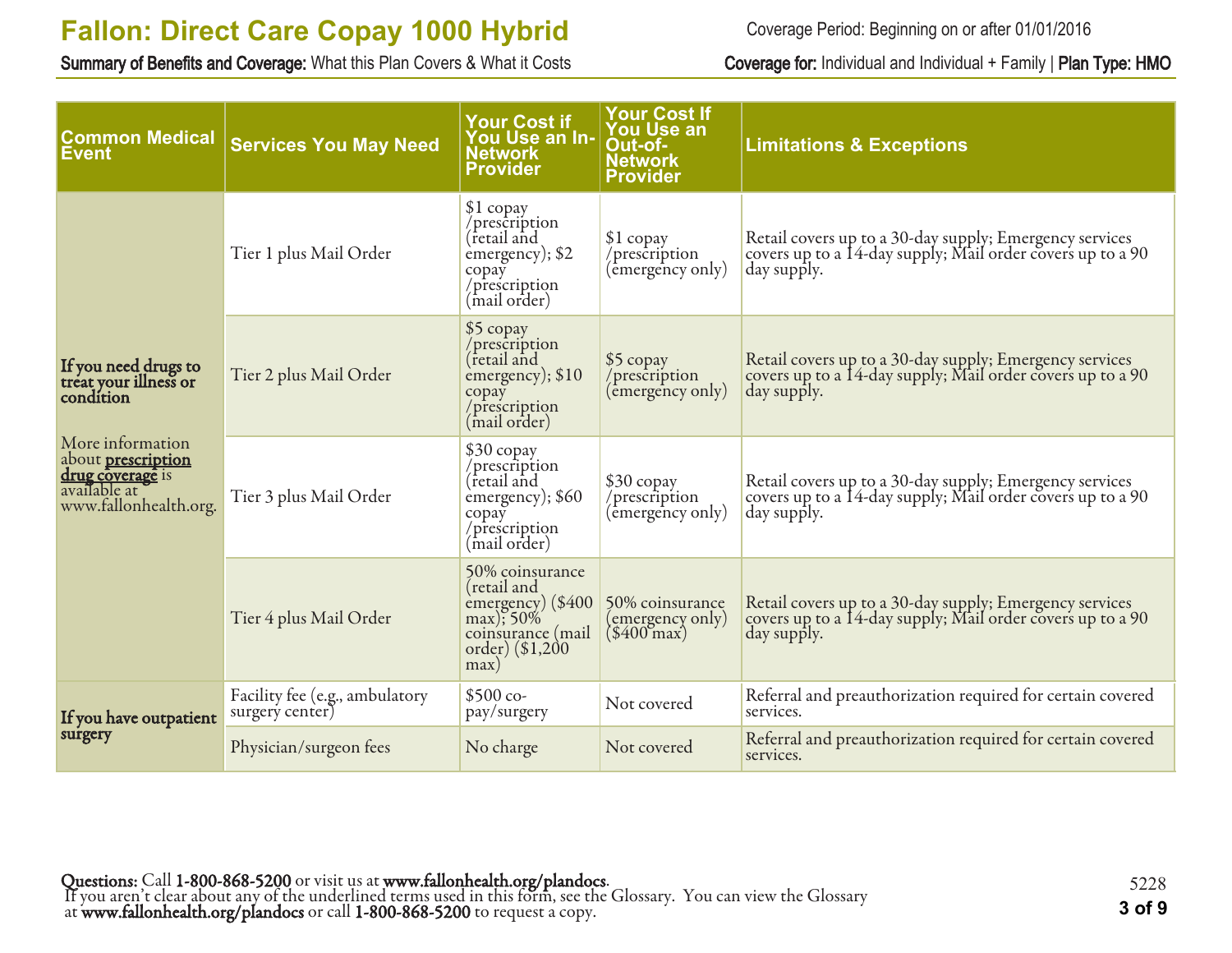Summary of Benefits and Coverage: What this Plan Covers & What it Costs Coverage for: Individual and Individual + Family | Plan Type: HMO

Coverage Period: Beginning on or after 01/01/2016

| <b>Common Medical</b><br><b>Event</b>      | <b>Services You May Need</b>                           | <b>Your Cost if</b><br>You Use an In-<br>Network<br><b>Provider</b> | <b>Your Cost If</b><br><b>You Use an</b><br>Out-of-<br><b>Network</b><br><b>Provider</b> | <b>Limitations &amp; Exceptions</b>                                                  |
|--------------------------------------------|--------------------------------------------------------|---------------------------------------------------------------------|------------------------------------------------------------------------------------------|--------------------------------------------------------------------------------------|
|                                            | Emergency room services                                | \$250 co-pay/visit                                                  | \$250 co-pay/visit                                                                       |                                                                                      |
| If you need immediate<br>medical attention | Emergency medical<br>transportation                    | No charge                                                           | No charge                                                                                |                                                                                      |
|                                            | Urgent care                                            | \$5 co-pay/visit                                                    | \$5 co-pay/visit                                                                         | ---------------------------------N <sub>0NC</sub> ---------------------------------- |
| If you have a hospital                     | Facility fee (e.g., hospital room)                     | $$1,000$ co-<br>pay/admission                                       | Not covered                                                                              | Referral and preauthorization required for certain covered<br>services.              |
| stay                                       | Physician/surgeon fee                                  | No charge<br>Not covered                                            |                                                                                          | Referral and preauthorization required for certain covered<br>services.              |
|                                            | Mental/Behavioral Health<br><b>Outpatient Services</b> | \$5 co-pay/visit                                                    | Not covered                                                                              | Referral and preauthorization required for certain covered<br>services.              |
| If you have mental<br>health, behavioral   | Mental/Behavioral Health<br><b>Inpatient Services</b>  | No charge                                                           | Not covered                                                                              | Referral and preauthorization required for certain covered<br>services.              |
| health, or substance<br>abuse needs        | Substance use disorder<br>outpatient services          | \$5 co-pay/visit                                                    | Not covered                                                                              | Referral and preauthorization required for certain covered<br>services.              |
|                                            | Substance use disorder<br>inpatient services           | No charge                                                           | Not covered                                                                              | Referral and preauthorization required for certain covered<br>services.              |
|                                            | Prenatal and postnatal care                            | \$5 co-pay/visit                                                    | Not covered                                                                              | For prenatal care, you pay an office visit co-pay for your first<br>visit only.      |
| If you are pregnant                        | Delivery and all inpatient<br>services                 | $$1,000$ co-<br>pay/admission                                       | Not covered                                                                              | Referral and preauthorization required for certain covered<br>services.              |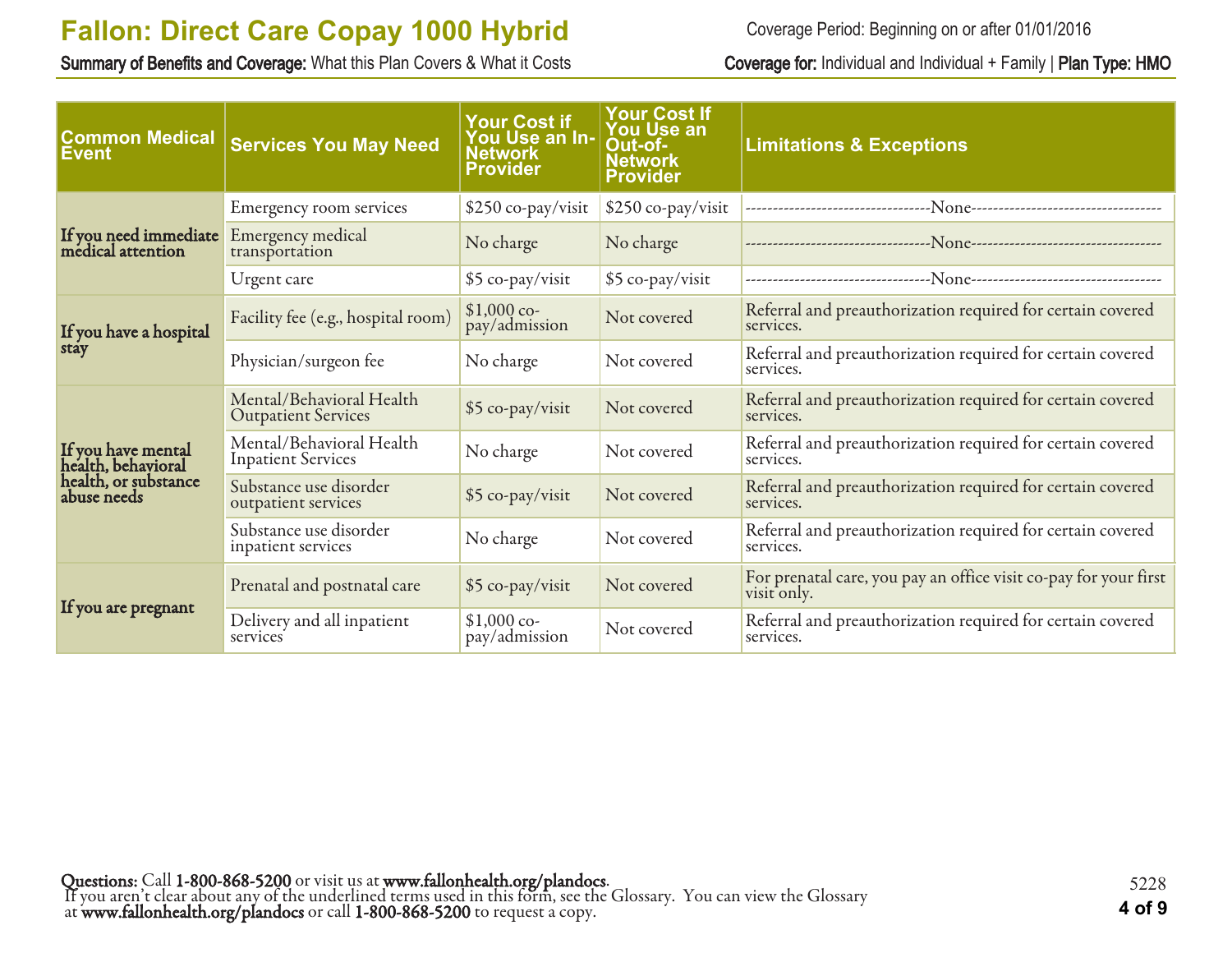Summary of Benefits and Coverage: What this Plan Covers & What it Costs Coverage for: Individual and Individual + Family | Plan Type: HMO

Coverage Period: Beginning on or after 01/01/2016

| <b>Common Medical</b><br><b>Event</b>                                   | <b>Services You May Need</b> | <b>Your Cost if</b><br>You Use an In-<br><b>Network</b><br><b>Provider</b> | <b>Your Cost If</b><br><b>You Use an</b><br>Out-of-<br><b>Network</b><br><b>Provider</b> | <b>Limitations &amp; Exceptions</b>                                                                                                                             |
|-------------------------------------------------------------------------|------------------------------|----------------------------------------------------------------------------|------------------------------------------------------------------------------------------|-----------------------------------------------------------------------------------------------------------------------------------------------------------------|
|                                                                         | Home health care             | No charge                                                                  | Not covered                                                                              | Referral and preauthorization required for certain covered<br>services.                                                                                         |
|                                                                         | Rehabilitation services      | $\frac{\$10}{\$10}$ co-pay/visit                                           | Not covered                                                                              | Short-term physical and occupational therapy limited to 60<br>visits combined per year. Referral and preauthorization<br>required for certain covered services. |
| If you need help<br>recovering or have<br>other special health<br>needs | <b>Habilitation services</b> | \$10 co-pay/visit<br>in an office                                          | Not covered                                                                              | Referral and preauthorization required for certain covered<br>services.                                                                                         |
|                                                                         | Skilled nursing care         | $$1,000$ co-<br>pay/admission                                              | Not covered                                                                              | Up to 100 days per year. Referral and preauthorization<br>required for certain covered services.                                                                |
|                                                                         | Durable medical equipment    | 20% coinsurance                                                            | Not covered                                                                              | Referral and preauthorization required for certain covered<br>services.                                                                                         |
|                                                                         | Hospice service              | No charge                                                                  | Not covered                                                                              | Referral and preauthorization required for certain covered<br>services.                                                                                         |
|                                                                         | Eye exam                     | No charge                                                                  | Not covered                                                                              | Routine eye exams are limited to one per 12 month period.                                                                                                       |
| If your child needs<br>dental or eye care                               | Glasses                      | Not covered                                                                | Not covered                                                                              |                                                                                                                                                                 |
|                                                                         | Dental check up              | No charge                                                                  | Not covered                                                                              | Dental check ups are limited to two per 12 month period.                                                                                                        |

### **Excluded Services & Other Covered Services:**

**Services Your Plan Does NOT Cover** (This isn't a complete list. Check your policy or plan document for other excluded services.)

| Acupuncture         | • Hearing Aids (over the age of $21$ )                | • Private-Duty Nursing   |
|---------------------|-------------------------------------------------------|--------------------------|
| • Cosmetic Surgery  | $\bullet$ Long-Term Care                              | <b>Routine Foot Care</b> |
| Dental Care (Adult) | Non-Emergency Care When Traveling<br>Outside the U.S. |                          |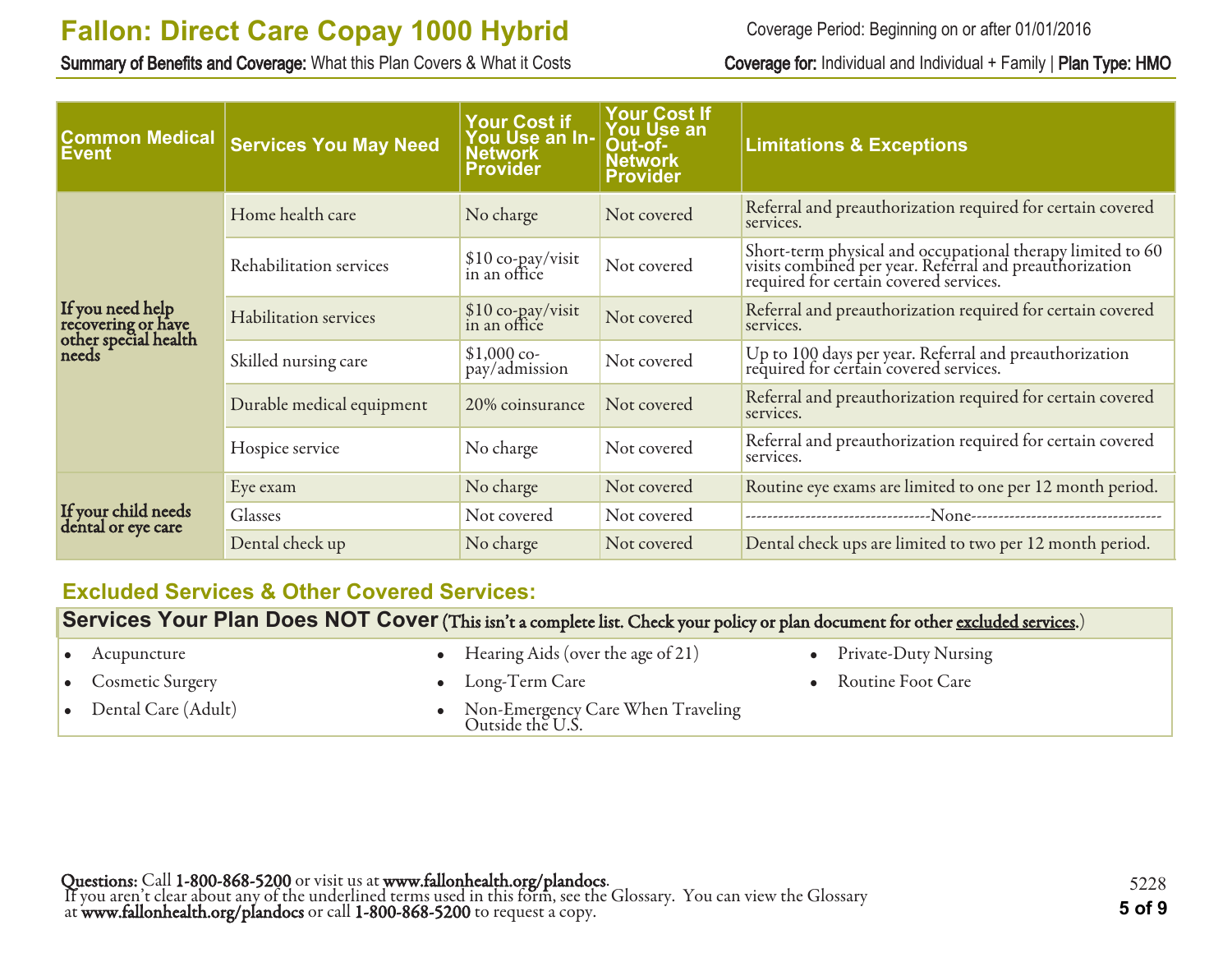Summary of Benefits and Coverage: What this Plan Covers & What it Costs Coverage for: Individual and Individual + Family | Plan Type: HMO

### **Excluded Services & Other Covered Services:**

| Other Covered Services (This isn't a complete list. Check your policy or plan document for other covered services and your costs for these<br>services.) |  |                                                        |  |                          |
|----------------------------------------------------------------------------------------------------------------------------------------------------------|--|--------------------------------------------------------|--|--------------------------|
| <b>Abortion Services</b>                                                                                                                                 |  | • Chiropractic Care (limited to 12 visits per<br>year) |  | Routine Eye Care (Adult) |
| <b>Bariatric Surgery</b>                                                                                                                                 |  | • Infertility Treatment                                |  | • Weight Loss Programs   |

## **Your Rights to Continue Coverage:**

If you lose coverage under the plan, then, depending upon the circumstances, Federal and State laws may provide protections that allow you to keep health coverage. Any such rights may be limited in duration and will require you to pay a premium, which may be significantly higher than the premium you pay while covered under the plan. Other limitations on your rights to continue coverage may also apply. For more information on your rights to continue coverage, contact the plan at 1-800-868-5200. You may also contact your state insurance department, the U.S. Department of Labor, Employee Benefits Security Administration at 1-866-444-3272 or www.dol.gov/ebsa, or the U.S. Department of Health and Human Services at 1-877-267-2323 x61565 or www.cciio.cms.gov.

### **Your Grievance and Appeals Rights:**

If you have a complaint or are dissatisfied with a denial of coverage for claims under your plan, you may be able to appeal or file a grievance. For questions about your rights, this notice, or assistance, you can contact: Fallon Community Health Plan, Member Appeals and Grievances Department, 10 Chestnut Street, Worcester, MA, 01608, 1-800-868-5200, ext. 69950, grievance@fchp.org. You may also contact your state insurance department at Massachusetts Division of Insurance Consumer Service Section 1-617-521-7794. Additionally, a consumer assistance program can help file your appeal. Contact Health Care for All, 30 Winter St., Ste. 1004, Boston, MA, 02108, 1-800-272-4232, www.massconsumerassistance.org. Group members may also contact the Department of Labor's Employee Benefits Security Administration at 1-866-444-EBSA (3272) or www.dol.gov/ebsa/healthreform.

# **Does this Coverage Meet the Minimum Value Standard?**

The Affordable Care Act establishes a minimum value standard of benefits of a health plan. The minimum value standard is 60% (actuarial value). This health coverage does meet the minimum value standard for the benefits it provides.

Questions: Call 1-800-868-5200 or visit us at www.fallonhealth.org/plandocs. If you aren't clear about any of the underlined terms used in this form, see the Glossary. You can view the Glossary at www.fallonhealth.org/plandocs or call 1-800-868-5200 to request a copy. **6 of 9**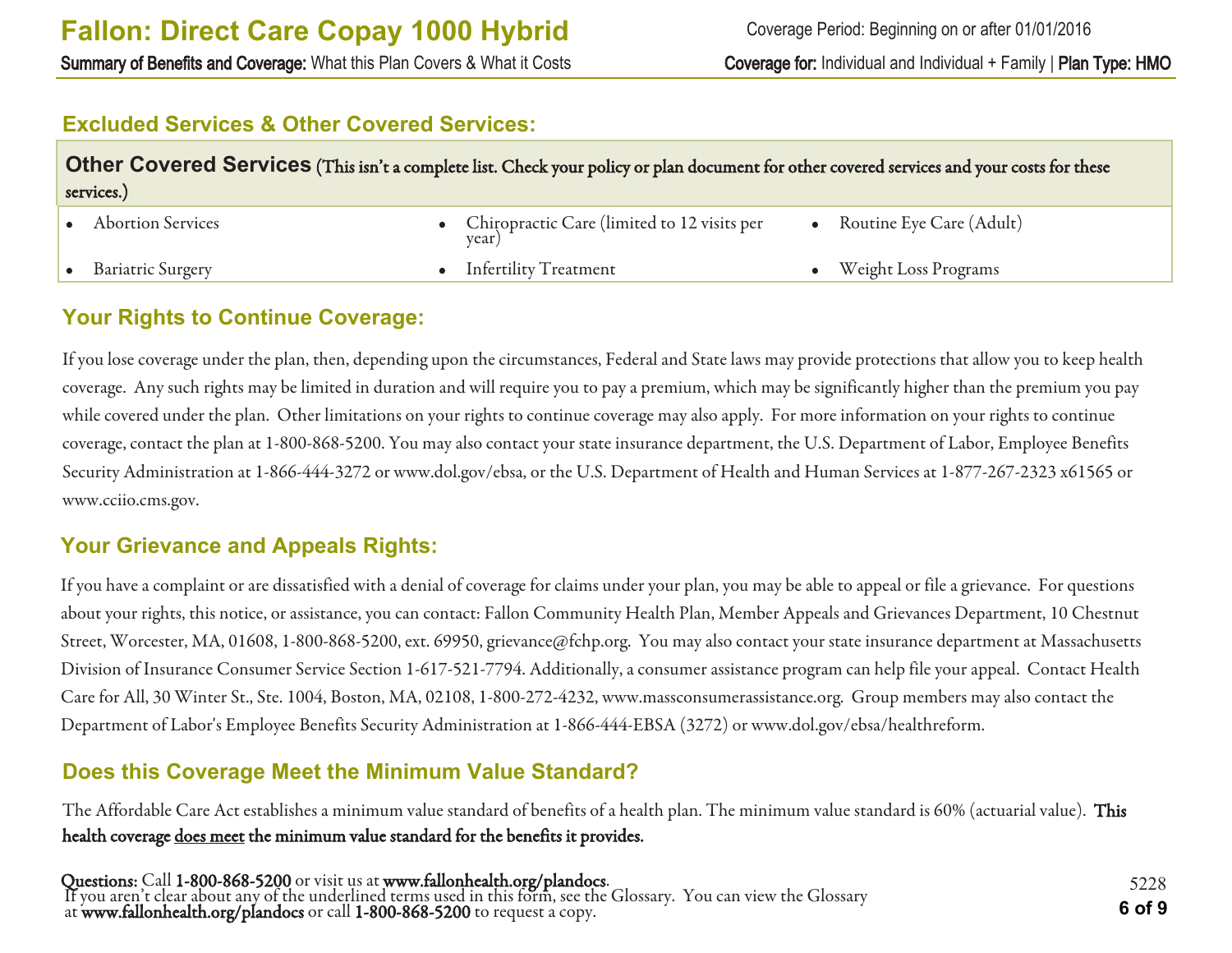# **Does this Coverage Provide Minimum Essential Coverage?**

The Affordable Care Act requires most people to have health care coverage that qualifies as "minimum essential coverage". This plan or policy does provide minimum essential coverage.

# **Language Access Services**

Spanish (Español): Para obtener asistencia en Español, llame al 1-800-868-5200.

–––––––––––––––––––To see examples of how this plan might cover costs for a sample medical situation, see the next page.–––––––––––––––––––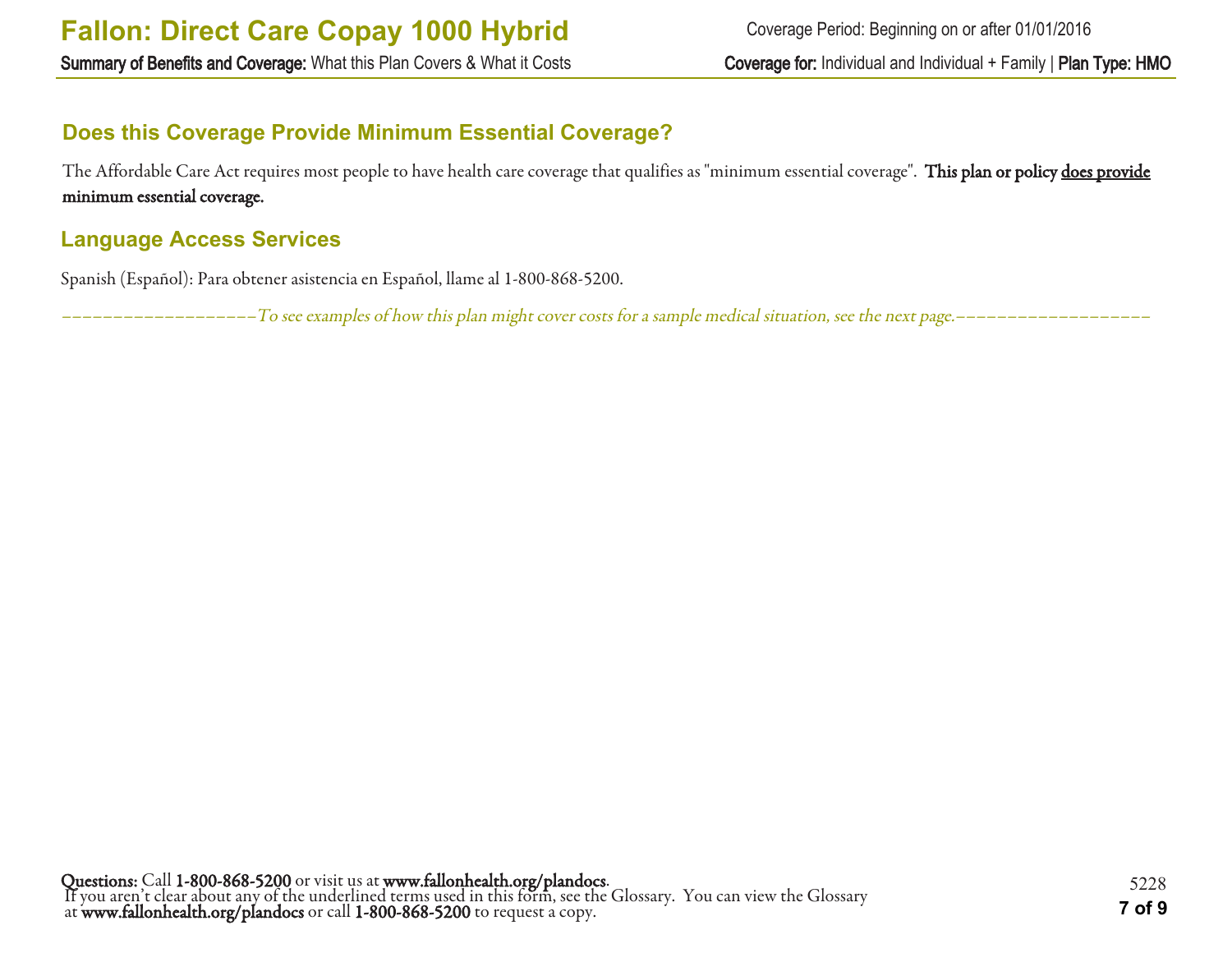# **About these Coverage Examples:**

These examples show how this plan might cover medical care in given situations. Use these examples to see, in general, how much financial protection a sample patient might get if they are covered under different plans.



Don't use these examples to estimate your actual costs under this plan. The actual care you receive will be different from these examples, and the cost of that care will also be different.

See the next page for important information about these examples.

# **Having a baby** (normal delivery)

- **Amount owed to providers: \$7,540**
- **Plan pays \$6,500**
- **Patient pays \$1,040**

# **Sample care costs:**

| Hospital charges (mother)  | \$2,700 |
|----------------------------|---------|
| Routine obstetric care     | \$2,100 |
| Hospital charges (baby)    | \$900   |
| Anesthesia                 | \$900   |
| Laboratory tests           | \$500   |
| Prescriptions              | \$200   |
| Radiology                  | \$200   |
| Vaccines, other preventive | \$40    |
| Total                      | \$7,540 |
| <b>Patient pays:</b>       |         |
| Deductibles                | \$0     |
| Co-pays                    | \$1,010 |
| Co-insurance               | \$0     |
| Limits or exclusions       | \$30    |
| Total                      | \$1,040 |

# **Managing type 2 diabetes** (routine maintenance of a well-controlled condition)

- **Amount owed to providers: \$5,400** P.
- $\mathcal{C}^{\mathcal{C}}$ **Plan pays \$5,090**
- **Patient pays \$310** F.

# **Sample care costs:**

| Prescriptions                  | \$2,900 |
|--------------------------------|---------|
| Medical Equipment and Supplies | \$1,300 |
| Office Visits and Procedures   | \$700   |
| Education                      | \$300   |
| Laboratory tests               | \$100   |
| Vaccines, other preventive     | \$100   |
| Total                          | \$5,400 |
| <b>Patient pays:</b>           |         |
| Deductibles                    |         |

| Total                | \$310 |
|----------------------|-------|
| Limits or exclusions | \$40  |
| Co-insurance         | \$0   |
| Co-pays              | \$270 |
| Deductibles          | \$0   |

Coverage Period: Beginning on or after 01/01/2016

# Coverage Examples Coverage for: Individual and Individual + Family | Plan Type: HMO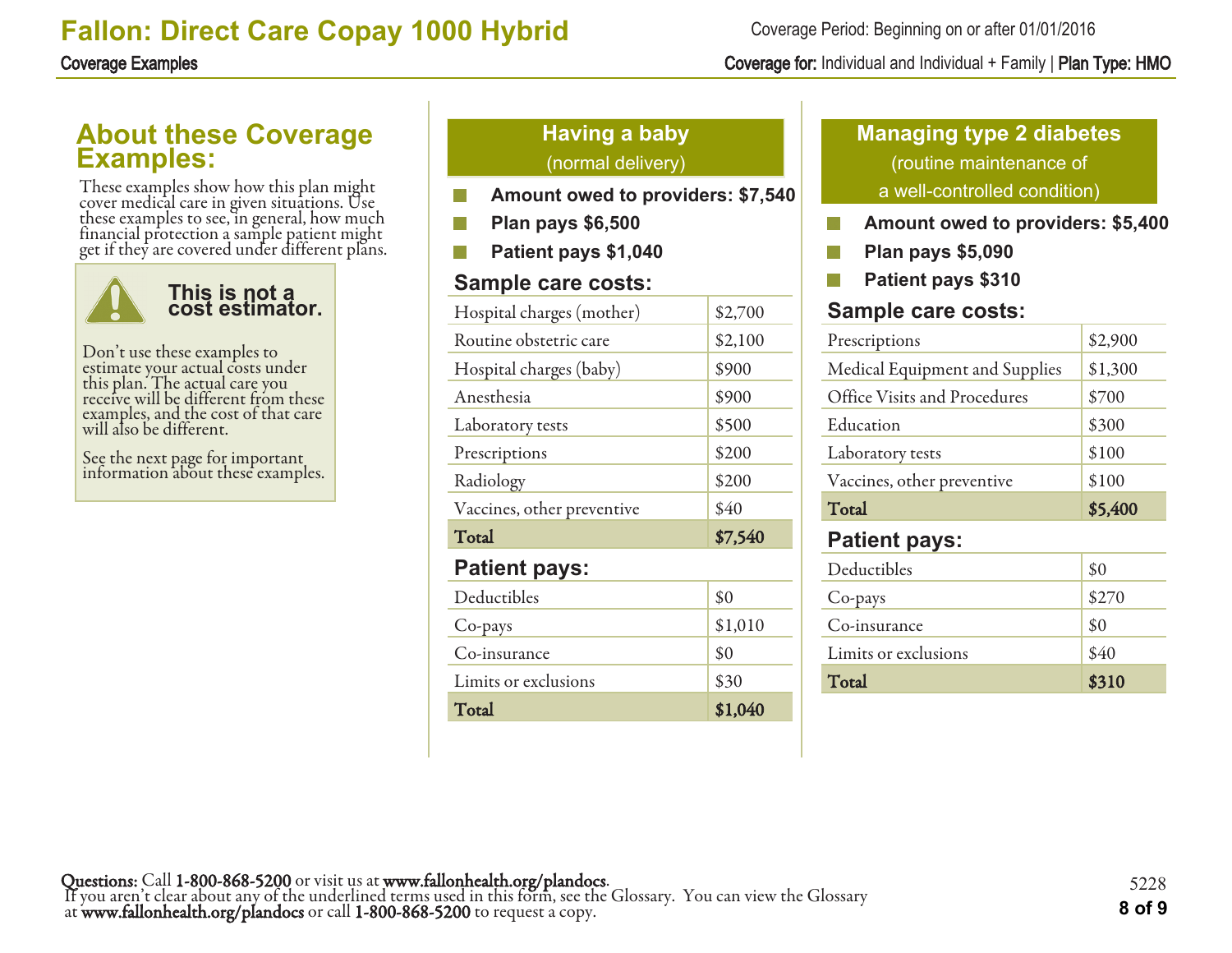Coverage Examples Coverage for: Individual and Individual + Family | Plan Type: HMO

# **Questions and answers about the Coverage Examples:**

### **What are some of the assumptions behind the Coverage Examples?**

- Costs don't include **premiums**.
- Sample care costs are based on national averages supplied by the U.S. Department of Health and Human Services, and aren't specific to a particular geographic area or health plan.
- The patient's condition was not an excluded or preexisting condition.
- All services and treatments started and ended in the same coverage period.
- There are no other medical expenses for any member covered under this plan.
- Out-of-pocket expenses are based only on treating the condition in the example.
- The patient received all care from in-network **providers**. If the patient had received care from out-of-network **providers**, costs would have been higher.

### **What does a Coverage Example show?**

For each treatment situation, the Coverage Example helps you see how **deductibles**, copayments, and co-insurance can add up. It also helps you see what expenses might be left up to you to pay because the service or treatment isn't covered or payment is limited.

### **Does the Coverage Example predict my own care needs?**

**x** No. Treatments shown are just examples. The care you would receive for this condition could be different based on your doctor's advice, your age, how serious your condition is, and many other factors.

### **Does the Coverage Example predict my future expenses?**

**x** No. Coverage Examples are not cost estimators. You can't use the examples to estimate costs for an actual condition. They are for comparative purposes only. Your own costs will be different depending on the care you receive, the prices your **providers** charge, and the reimbursement your health plan allows.

### **Can I use Coverage Examples to compare plans?**

Yes. When you look at the Summary of Benefits and Coverage for other plans, you'll find the same Coverage Examples. When you compare plans, check the "Patient Pays" box in each example. The smaller that number, the more coverage the plan provides.

### **Are there other costs I should consider when comparing plans?**

**<u>Yes.</u>** An important cost is the **premium** you pay. Generally, the lower your **premium**, the more you'll pay in out-of-pocket costs, such as co-payments, deductibles, and coinsurance. You should also consider contributions to accounts such as health savings accounts (HSAs), flexible spending arrangements (FSAs) or health reimbursement accounts (HRAs) that help you pay out-of-pocket expenses.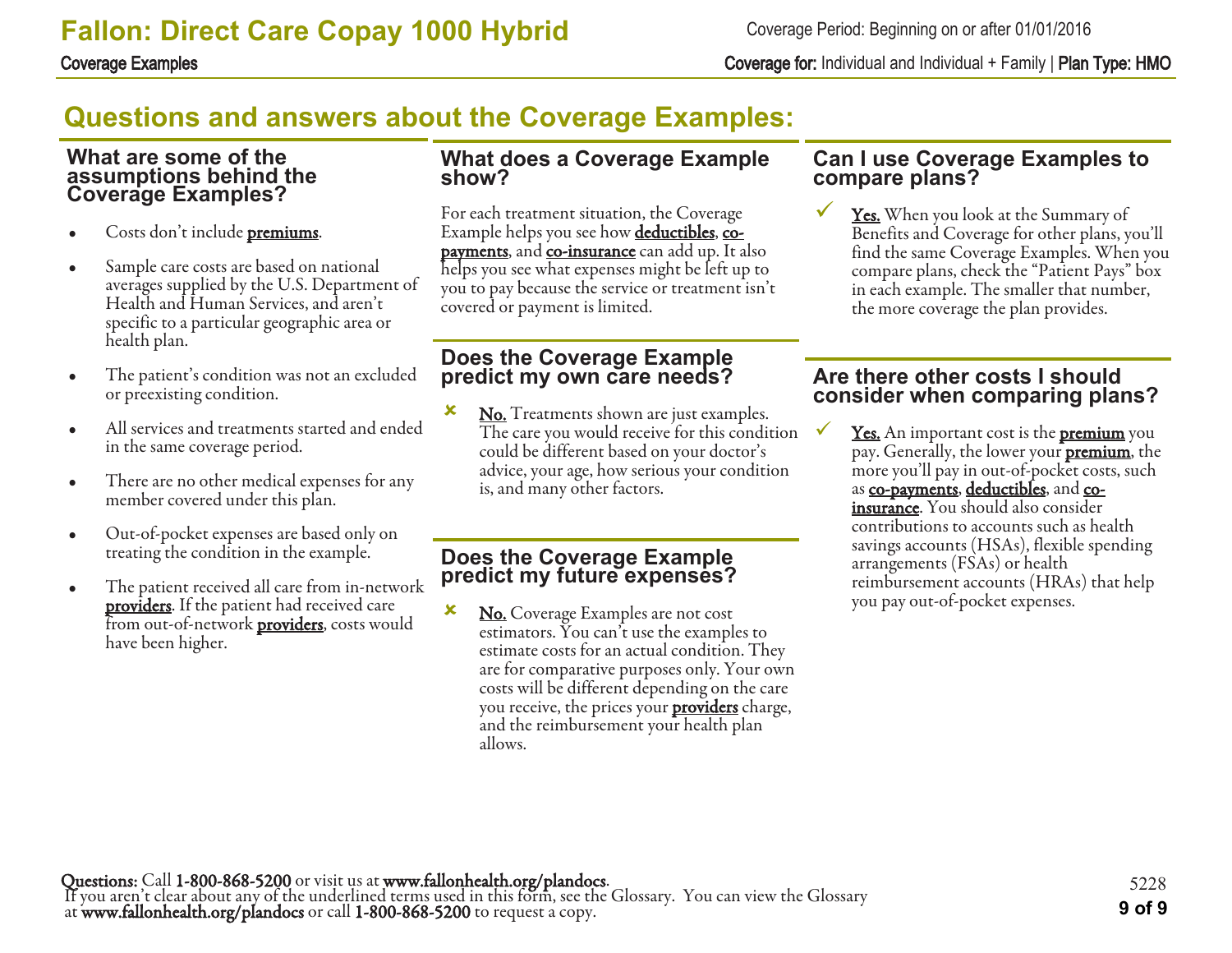# **Direct Care** Copay 1000 Hybrid



Benefit Summary—Benefits ef  $\mathcal{B}$  summary 1, 2016 and between January 1, 2016 and beyond beyond beyond beyond beyond beyond beyond beyond beyond  $\mathcal{B}$ 

# The Fallon difference

Direct Care is a Limited Provider Network. With Direct Care Copay 1000 Hybrid, you get everything. you need to live a healthy life. This plan features you need to live a health including. comprehensive medical benefits including:

- \$5 primary care office visits
- \$1 drug copayments for Tier 1 and \$5 for Tier 2
- \$10 specialist visits
- A fitness reimbursement of up to \$150 that<br>can be used for gym memberships at the gym of your choice with no limitations, school and town sports fees, home fitness equipment, exercise classes, ski lift tickets, and more!
- \$0 copayments for routine physical exams and<br>other preventive services including other preventive services, including<br>mammograms, cholesterol screenings and immunizations
- \$0 copayments for routine annual eye exams
- \$0 copayment for both preventive and<br>diagnostic services
- edi-Dental up to age 19 included.
- Nurse Connect: A free 24/7 nurse call line
- Member discounts on products and services to<br>keep you healthy and features you won't find anywhere else. anywhere else.

With this plan, you also have no deductibles,<br>but you do have a copayment on hospital admissions. admissions.

And if you or someone in your family has<br>asthma, diabetes or is taking medication for both high blood pressure and high cholesterol, there are other great benefits for you! For a full listing of these benefits, see your Schedule of Benefits, Benefits.

### How to receive care:

This plan provides access to a network that is This plan provides access to a network that is smaller than the Select Care provider network. In this plan, members have access to network benefits<br>only from the providers in Direct Care. Please consult the Direct Care provider directory; a paper copy can be requested by calling Customer Service at 1-800-868-5200, or visit the provider search tool at fallonhealth.org to determine which providers are included in Direct Care. are included in Direct Care.

**Choosing a primary care provider (PCP)**<br>Your relationship with your PCP is very important because he or she will work with Fallon to provide or arrange most of your care. As a member of Direct Care Copay 1000 Hybrid, you must select a PCP. To do this, just complete the section on your Fallon membership enrollment form. If you need help choosing a PCP, please visit the "Find a Doctor" tool on fallonhealth.org or call Customer Service. Service.

Obtaining specialty care<br>When you want to visit a specialist, talk with your PCP first. He or she will help arrange specialty care for you. The following services do not require a referral when you see a provider in the Direct Care network: routine obstetrics/gynecology care, screening eye exams and behavioral health services. For more information on referral procedures for specialty services, consult your procedures for special tends for special process. Coverage. Coverage.

**Emergency medical care<br>Emergency services do not require referral or** authorization. When you have an emergency medical condition, you should go to the nearest emergency department or call your local emergency communications system (police, fire department or 911). For more information on emergency benefits and plan procedures for emergency services, consult your Direct Care Member Handbook/Evidence of Coverage. Member Handbook/Evidence of Coverage.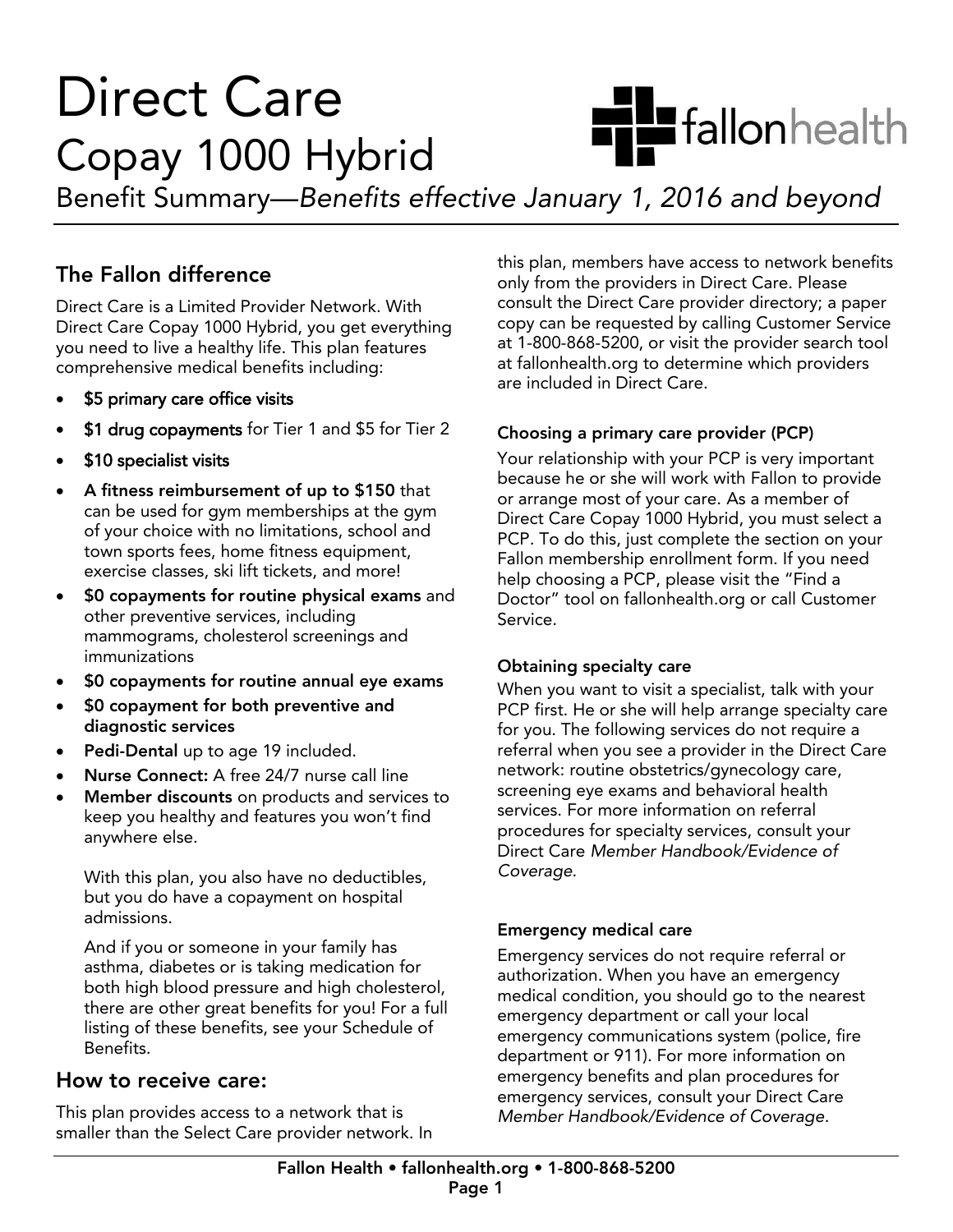| <b>Plan specifics</b>                                                                                                                                                                                                                                                                                       |                                                                       |
|-------------------------------------------------------------------------------------------------------------------------------------------------------------------------------------------------------------------------------------------------------------------------------------------------------------|-----------------------------------------------------------------------|
| <b>Benefit period</b><br>The benefit period, sometimes referred to as a "benefit year," is the 12-month span<br>of plan coverage, and the time during which the deductible, out-of-pocket maximum<br>and specific benefit maximums accumulate.                                                              | Varies by employer                                                    |
| Out-of-pocket maximum<br>The out-of-pocket maximum is the total amount of deductible, coinsurance and<br>copayments you are responsible for in a benefit period. The out-of-pocket maximum<br>does not include your premium charge or any amounts you pay for services that are<br>not covered by the plan. | \$4,500 individual/<br>\$9,000 family                                 |
| <b>Benefits</b>                                                                                                                                                                                                                                                                                             | Your cost                                                             |
| <b>Office</b>                                                                                                                                                                                                                                                                                               |                                                                       |
| Routine physical exams (according to MHQP preventive guidelines)                                                                                                                                                                                                                                            | \$0                                                                   |
| Office visits (primary care provider)                                                                                                                                                                                                                                                                       | \$5 per visit                                                         |
| Office visit (diabetes management)                                                                                                                                                                                                                                                                          | \$0 (up to four visits)                                               |
| Office visits (specialist)                                                                                                                                                                                                                                                                                  | \$10 per visit                                                        |
| Office visits (limited service clinics, e.g., Minute Clinic)                                                                                                                                                                                                                                                | \$5 per visit                                                         |
| Routine eye exams (one every 12 months)                                                                                                                                                                                                                                                                     | \$0                                                                   |
| Short-term rehabilitative services (60 visits per benefit period)                                                                                                                                                                                                                                           | \$10 per visit                                                        |
| Prenatal care                                                                                                                                                                                                                                                                                               | \$5 first visit only                                                  |
| Preventive services<br>Tests, immunizations and services geared to help screen for diseases and improve<br>early detection when symptoms or diagnosis are not present                                                                                                                                       | Covered in full                                                       |
| Diagnostic services<br>Tests, immunizations and services that are intended to diagnose, check the status of,<br>or treat a disease or condition                                                                                                                                                             | Covered in full                                                       |
| Imaging (CAT, PET, MRI, Nuclear Cardiology)                                                                                                                                                                                                                                                                 | \$250 per visit                                                       |
| Chiropractic care (12 visits per benefit period)                                                                                                                                                                                                                                                            | \$10 per visit                                                        |
| <b>Prescriptions</b>                                                                                                                                                                                                                                                                                        | Tier 1/Tier 2/Tier 3/ Tier 4                                          |
| Prescription drugs, insulin and insulin syringes                                                                                                                                                                                                                                                            | \$1/\$5/\$30/50% coins. w/\$400<br>max<br>(per 30-day supply)         |
| Generic contraceptives and contraceptive devices                                                                                                                                                                                                                                                            | \$0<br>(30-day supply)                                                |
| Brand contraceptives with no generic equivalent (prior authorization required)                                                                                                                                                                                                                              | With prior authorization: \$0<br>(30-day supply)                      |
| Brand contraceptives with a generic equivalent (prior authorization required)                                                                                                                                                                                                                               | Tier 3: \$30<br>Tier 4: 50% coins. w/\$400 max<br>(per 30-day supply) |
| Prescription medication refills obtained through the mail order program                                                                                                                                                                                                                                     | \$2/\$10/\$60/50% coins.<br>w/\$1,200 max<br>(per 90-day supply)      |
| Prilosec OTC, Prevacid 24HR, omeprazole OTC (prescription required)                                                                                                                                                                                                                                         | \$5                                                                   |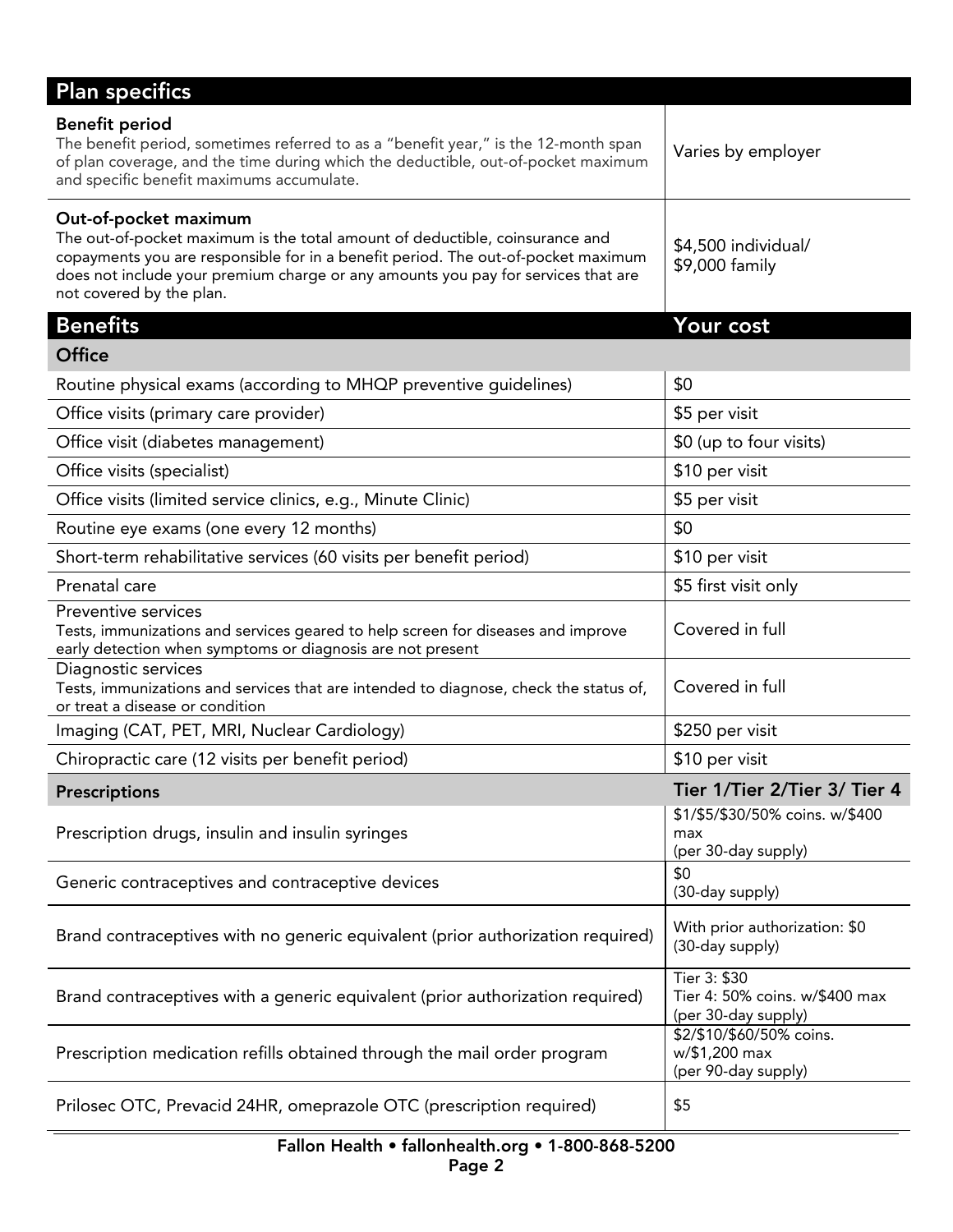| <b>Benefits</b>                                                                                                                                                                                             | Your cost                               |
|-------------------------------------------------------------------------------------------------------------------------------------------------------------------------------------------------------------|-----------------------------------------|
| Inpatient hospital services                                                                                                                                                                                 |                                         |
| Room and board in a semiprivate room (private when medically necessary)                                                                                                                                     | \$1,000 copayment                       |
| Physicians' and surgeons' services                                                                                                                                                                          | Covered in full                         |
| Physical and respiratory therapy                                                                                                                                                                            | Covered in full                         |
| Intensive care services                                                                                                                                                                                     | Covered in full                         |
| Maternity care                                                                                                                                                                                              | Covered in full                         |
| Same-day surgery                                                                                                                                                                                            |                                         |
| Same-day surgery in a hospital outpatient or ambulatory care setting                                                                                                                                        | \$500 per surgery                       |
| <b>Emergencies</b>                                                                                                                                                                                          |                                         |
| Emergency room visit                                                                                                                                                                                        | \$250 copayment<br>(waived if admitted) |
| <b>Skilled nursing</b>                                                                                                                                                                                      |                                         |
| Skilled care in a semiprivate room                                                                                                                                                                          | \$1,000 copayment                       |
| Substance abuse                                                                                                                                                                                             |                                         |
| Office visits                                                                                                                                                                                               | \$5 per visit                           |
| Detoxification in an inpatient setting                                                                                                                                                                      | Covered in full                         |
| Rehabilitation in an inpatient setting                                                                                                                                                                      | Covered in full                         |
| <b>Mental health</b>                                                                                                                                                                                        |                                         |
| Office visits                                                                                                                                                                                               | \$5 per visit                           |
| Services in a general or psychiatric hospital                                                                                                                                                               | Covered in full                         |
| <b>Other health services</b>                                                                                                                                                                                |                                         |
| Skilled home health care services                                                                                                                                                                           | Covered in full                         |
| Durable medical equipment                                                                                                                                                                                   | 20% coinsurance                         |
| Medically necessary ambulance services                                                                                                                                                                      | Covered in full                         |
| <b>Value-added features</b>                                                                                                                                                                                 |                                         |
| It Fits!, an annual benefit period fitness reimbursement (including school and<br>town sports programs, gym memberships, home fitness equipment, Weight<br>Watchers®, aerobics, Pilates and yoga classes)   | \$150 individual<br>\$150 family        |
| The Healthy Health Plan is a web-based program that allows you to enroll in a<br>customized action health plan that may include regular health coaching,<br>wellness workshops, interactive tools and more! | Included                                |
| Oh Baby!, a program that provides prenatal vitamins, a convertible car seat,<br>breast pump and other "little extras" for expectant parents-all at no<br>additional cost.                                   | Included                                |
| Fallon Smart Shopper Transparency tool and incentive program                                                                                                                                                | Included                                |
| Free 24/7 nurse call line                                                                                                                                                                                   | Included                                |